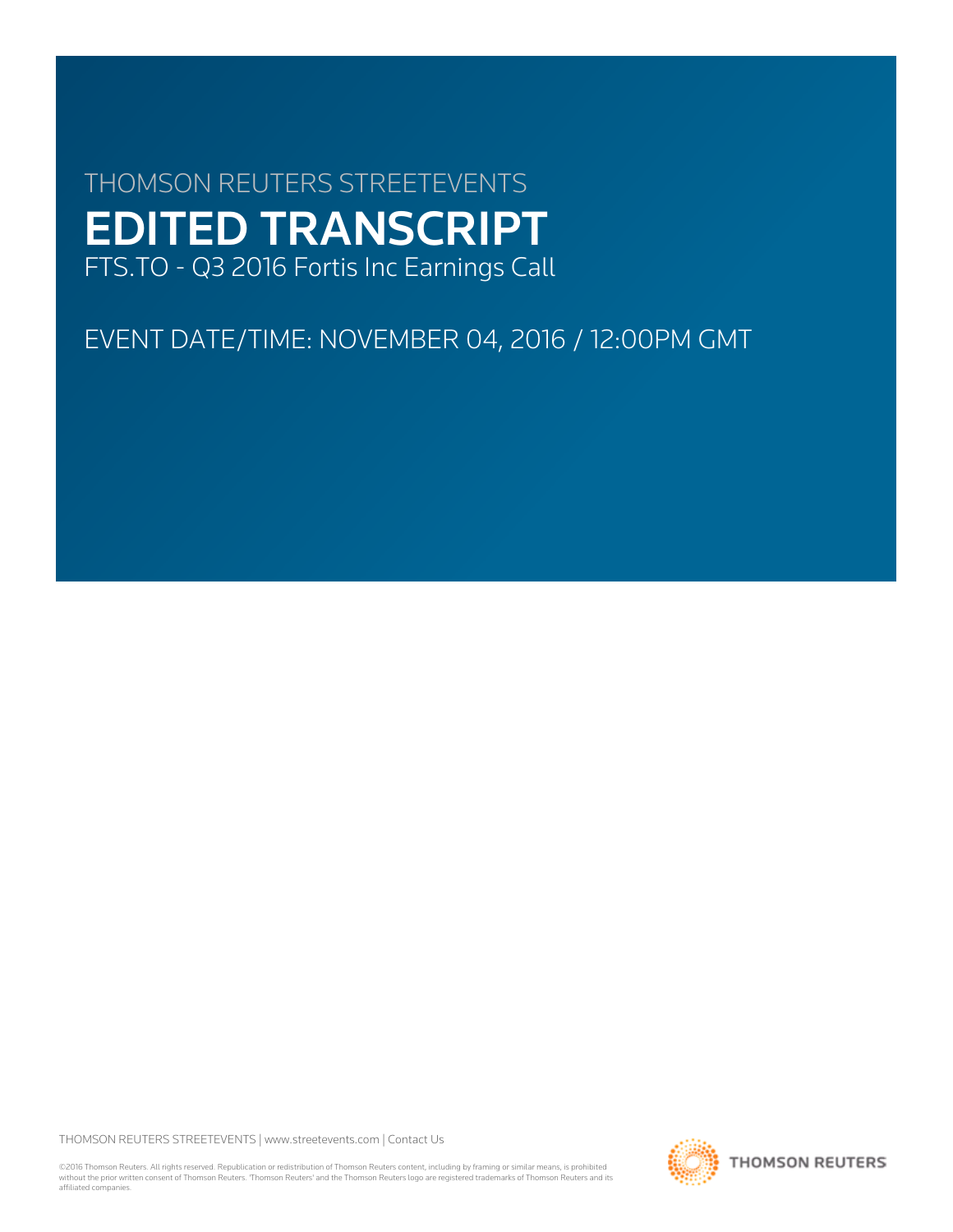## **CORPORATE PARTICIPANTS**

**[Janet Craig](#page-1-0)** Fortis Inc - VP of IR **[Barry Perry](#page-1-1)** Fortis Inc - President & CEO **[Karl Smith](#page-3-0)** Fortis Inc - EVP and CFO **[Phonse Delaney](#page-12-0)** Fortis Inc - President & CEO, FortisAlberta

## **CONFERENCE CALL PARTICIPANTS**

**[Ben Pham](#page-6-0)** BMO Capital Markets - Analyst **[Robert Kwan](#page-7-0)** RBC Capital Markets - Analyst **[Linda Ezergailis](#page-8-0)** TD Securities - Analyst **[Robert Catellier](#page-9-0)** CIBC World Markets - Analyst **[Rob Hope](#page-11-0)** Scotiabank - Analyst **[David Quezada](#page-12-1)** Raymond James - Analyst **[Jeremy Rosenfield](#page-13-0)** Industrial Alliance Securities - Analyst **[Andrew Kuske](#page-13-1)** Credit Suisse - Analyst

#### **PRESENTATION**

#### **Operator**

Welcome to the Fortis Q3 2016 conference call and webcast.

(Operator Instructions)

<span id="page-1-0"></span>At this time, I would like to turn the conference over to Janet Craig, Vice President Investor Relations, Fortis Incorporated. Please go ahead, Ms. Craig.

#### **Janet Craig** - Fortis Inc - VP of IR

Thanks, Chris, and good morning, everyone, and welcome to Fortis's third-quarter results conference call. I'm joined by Barry Perry, President and CEO, and Karl Smith, Executive VP and CFO, other members of the senior management team, as well as various CEOs of our certain subsidiaries, or actually all of our subsidiaries today.

<span id="page-1-1"></span>Before we begin today's call, I want to remind you that the discussion will include forward-looking information, which is subject to the forward-looking statement contained in the supporting slide show. All non-GAAP financial measures referenced in our prepared remarks are reconciled to the related US GAAP financial measures in our Q3 MD&A. Also, unless otherwise specified, all financial information referenced is in Canadian dollars. With that, I will turn the call over to Barry.

#### **Barry Perry** - Fortis Inc - President & CEO

Thank you, Janet, and good morning, everyone. We have accomplished a lot this quarter and so far this year.

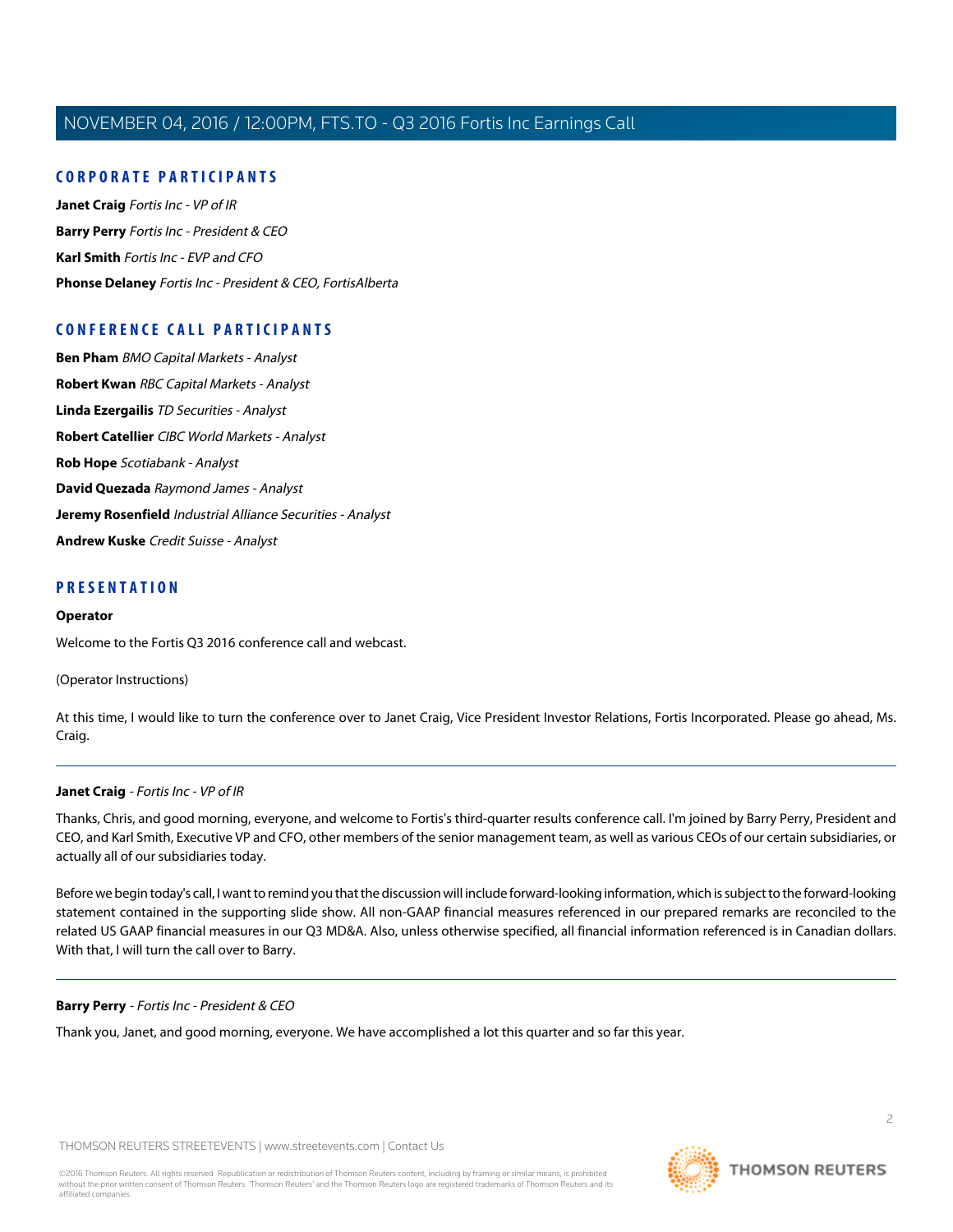On February 9, we announced the acquisition of ITC, and 248 days later we closed the ITC acquisition on October 14. In fact, we closed the transaction just 132 days after all state regulatory filings were made. This transaction further diversifies our Business and positions us for continued growth.

The acquisition of ITC is the largest in the history of Fortis, dramatically increasing our North American footprint. We remain confident that the transaction will be nicely accretive to earnings per share in 2017.

I have been asked lately about the timing of another acquisition. We are proud of our acquisition record and the value creation it has brought to our shareholders. We have a well-accepted business model and strong acquisition framework, and will consider and pursue utilities that align with this.

Having said that, you shouldn't expect another acquisition anytime soon. We need to integrate ITC and have a full year of earnings to illustrate the benefits of the transaction. M&A activity in the medium to long term will need, of course, to complement our portfolio and be accretive to earnings per share.

A condition in our agreement to acquire ITC was to list our shares on the New York Stock Exchange. We had been considering listing on the New York Stock Exchange for some time, and the structure of this transaction, with shares forming a portion of the consideration, gave us that opportunity.

On October 14, under the ticker symbol, FTS, Fortis listed on NYSE. It was the largest international listing by market cap on the Exchange, and the second-largest listing overall so far this year. We did hold a number of activities around our listing with a few different objectives, including: creating some excitement within our own Organization for this very important milestone which was the result of long-term success and growth of Fortis; increasing mindshare and brand with the media; and continuing our broadened engagement strategy with the investment community.

Today, our footprint in North America extends to nine US states, five Canadian provinces, and three Caribbean countries, with over 8,000 employees, positioning Fortis as a leader in the North American regulated electric and gas utility business with a focus primarily on transmission and distribution. The addition of ITC to our portfolio of utilities provides a strong platform in the electric transmission sector in North America. And we are extremely well positioned to capitalize on and contribute to the infrastructure investment required to maintain, improve, and secure the transmission grid in the United States.

Our acquisition track record speaks for itself. Our Business has grown from under CAD5 billion in assets in 2004 to almost CAD47 billion today with the acquisitions of our FortisBC, FortisAlberta, Central Hudson, UNS Energy Corporation, and ITC Utilities. We have created a Company with tremendous economic, geographic, and regulatory diversity, while at the same time delivering superior shareholder returns.

We always seek to maintain constructive regulatory relationships. We believe this is a key strength. Over the past year, we have successfully navigated a number of significant regulatory proceedings, providing regulatory stability in the near term.

Our base capital program will be approximately CAD8 billion over the next three years, and approximately CAD13 billion over the five-year period to 2021. Additionally, we will continue to pursue opportunities beyond our base capital program, with each of our utilities seeking incremental opportunities within their franchise regions.

Our base capital program allows us to continue to target 6% average annual dividend growth through 2021, and continue our record for the longest consecutive dividend increases for a public company in Canada. In September, our Board of Directors declared a fourth-quarter 2016 dividend of CAD0.40 per common share, an increase of approximately 7% from CAD0.375 paid in the third quarter of 2016.

Turning to Q3, we are pleased to report another quarter of strong performance. We made significant progress on key regulatory proceedings, advanced our capital projects, and had strong financial results. Today, we are going to spend some time discussing our new five-year capital forecast, including ITC, to provide visibility on our growth through 2021.

Capital expenditures over the forecast period totals approximately CAD13 billion, consisting of highly executable, low-risk, and diversified projects. Our five-year capital program consists of several major capital projects, including regional transmission projects at ITC, and system capacity and

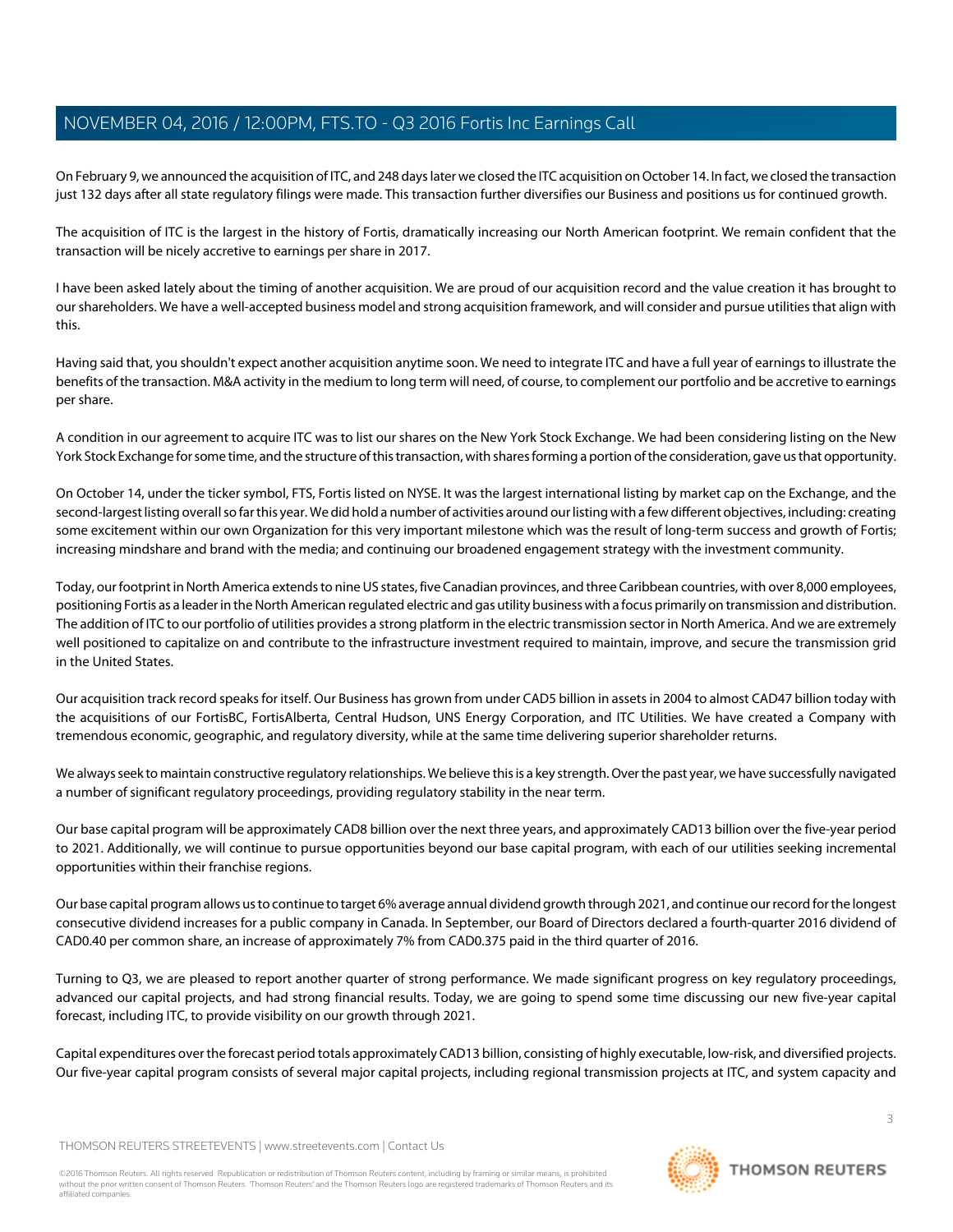pipeline upgrades at FortisBC Energy. Capital spending at ITC is expected to be approximately CAD3.6 billion, or 28% of the consolidated five-year capital program.

Fortis, like most utilities, has a declining capital budget curve in the outer years of its five-year capital program. This reflects the inherent challenges with projecting capital projects over a five-year horizon. So while we have rolled out our five-year forecast, as we have traditionally done in the past, we are focused on measuring ourselves against and delivering on the three-year capital forecast and rate base growth. Overall, our capital program is largely focused on transmission and distribution across our utilities, and is reflective of our ongoing capital needs in each business to continue to provide safe, reliable, and cost-effective energy service to our customers.

For 2016, consolidated mid-year rate base is expected to increase by nearly CAD7 billion to over CAD24 billion due to the acquisition of ITC. Consolidated mid-year rate base is projected to approach nearly CAD30 billion in 2021. The three-year outlook supports a mid-year rate base CAGR of 5.3%; rate base grows from CAD24 billion in 2016, including ITC, to CAD28 billion in 2019. As a result of the declining capital spend, the five-year mid-year rate base CAGR is 4.1%.

If we were to sustain our current base capital annual program at a run rate of approximately CAD2.9 billion annually, the three-year mid-year rate base CAGR through 2019 would increase by approximately 40 basis points to 5.7%, and the five-year mid-year rate base CAGR through 2021 would increase by approximately 100 basis points to 5.1%.

Our consolidated mid-year rate base does not include construction work in progress, or CWIP. Previously, ITC had included CWIP in their calculation of mid-year rate base, but Fortis does not, so we have aligned the methodology.

Through September 30, 2016, we have invested CAD1.4 billion in capital projects. Capital expenditures for the full year of 2016 are forecast to be approximately CAD2.1 billion, an increase of CAD200 million from the original forecast of CAD1.9 billion. The increase is primarily due to expected capital investments at ITC from the date of acquisition.

Capital expenditures at FortisAlberta for 2016 are expected to be approximately CAD40 million lower than the original forecast of CAD441 million, primarily due to lower Alberta Electric System Operator contributions and as a result of the current economic downturn in Alberta. However, capital expenditures for 2016 at UNS Energy are expected to be higher than the original forecast, primarily due to the purchase of remaining interest in Springerville Unit 1 for \$85 million in September 2016 as part of the settlement agreement with the third-party owners.

While not included in our base plan, we are pursuing additional investment opportunities within our existing service territories. Major opportunities include LNG and transmission, among others.

FortisBC Energy's proposed pipeline expansion project for Woodfibre LNG continues to progress. The project is conditional on Woodfibre LNG proceeding with its LNG export facility. The potential pipeline expansion has an estimated total project cost of up to CAD600 million and is not currently reflected in our base capital plan. Woodfibre is expected to make a final investment decision this year; and assuming a positive decision, it will be completed in 2020. If this project proceeds, it could increase our three-year rate base growth rate closer to 6%.

We are also pursuing the ITC Lake Erie Connector Project, which is a proposed long-term contracted transmission line that would link the Ontario and PJM grids. We are currently in the process of engaging with potential offtakers to secure transmission service agreement.

<span id="page-3-0"></span>We also have other significant opportunities, including our transmission investment opportunities at ITC, investment at New York Transco to address electric transmission constraints in New York, and the Wataynikaneyap transmission line to connect remote First Nation[-led] communities in Ontario. I will now turn the call over to Karl for an update on our Q3 performance and outlook.

#### **Karl Smith** - Fortis Inc - EVP and CFO

Thanks, Barry. Good morning, everyone. As Barry mentioned, our third-quarter 2016 financial results were strong and also in line with our expectations.

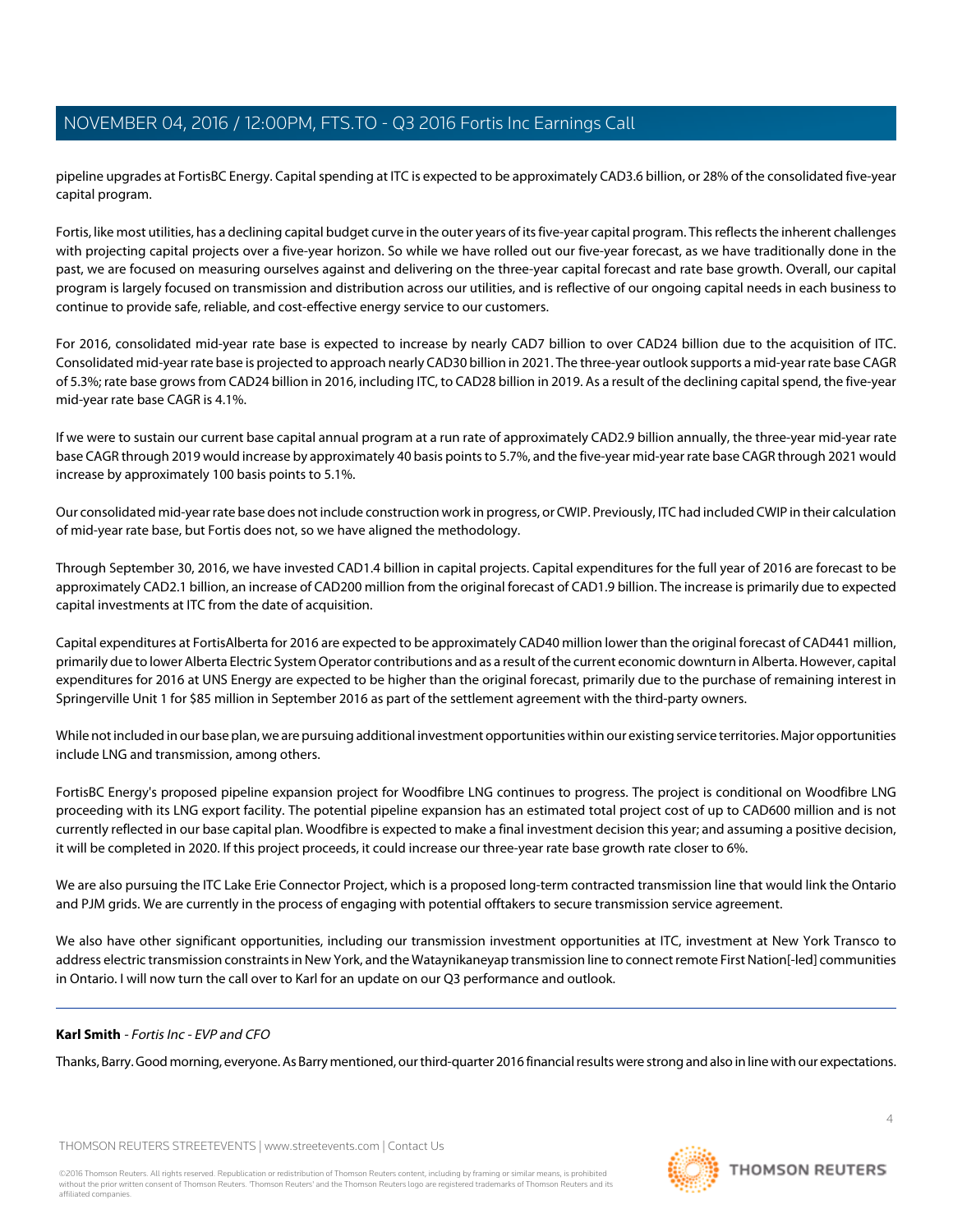Adjusted earnings for the quarter of CAD154 million was higher by CAD9 million, or 6%, compared to the same quarter last year. Adjusted earnings per share of CAD0.54 for the quarter was higher by CAD0.02, or nearly 4%.

On a year-to-date basis, adjusted earnings of CAD475 million was higher by CAD28 million, or over 6%, and earnings per share was higher by CAD0.06, reaching CAD1.67. Cash flow from operations of CAD1.4 billion year to date increased approximately 10% over the same period in 2015 due to higher cash earnings and favorable changes in working capital.

During the quarter, our subsidiaries raised CAD225 million of long-term debt, including CAD150 million of unsecured debentures at FortisAlberta at a rate of 3.34%. In October, we issued approximately 114 million Fortis common shares in connection with the ITC acquisition, and now have approximately 400 million common shares outstanding. Debt financing for the transaction included \$2 billion of unsecured notes, issued in October, comprised of \$500 million of five-year notes at 2.1% and \$1.5 billion of 10-year notes at 3.055%.

As you can see from the waterfall chart, adjusted earnings per share for the quarter reflect strong performance from most of our regulated utilities and contribution from Aitken Creek. Performance was driven by favorable contribution from UNS, largely due to the settlement of Springerville Unit 1 matters in the third quarter that resulted in CAD10 million in after-tax operating cost reimbursements, which equate to about CAD0.03 per common share. These operating costs had been expensed in prior quarters.

Earnings were tempered this quarter at FortisAlberta, reflecting the economic downturn in that province and a CAD2 million negative adjustment related to the recent Generic Cost of Capital decision. The elimination of the contribution of operating earnings from the commercial real estate and hotel assets, due to their sale in 2015, dampened earnings growth this quarter compared to last year, and impacted earnings per share by about CAD0.02. Corporate cost and an increase in the weighted average number of common shares outstanding each had a CAD0.01 negative impact on earnings per share for the quarter.

Moving on to the next slide, a somewhat similar story plays out for the nine months ended September 30. On a year-to-date basis, results were favorably impacted by foreign exchange. Other factors that contributed to growth in adjusted earnings per share were higher earnings at our regulated utilities, driven by UNS mainly as a result of the Springerville Unit 1 settlement; contributions from Aitken Creek; and from the Waneta expansion.

Earnings were tempered year to date at FortisAlberta due to the economic downturn in that province and the CAD2 million negative adjustment related to the GCOC decision. Additionally, the sale of commercial real estate and hotel assets in 2015 tempered earnings-per-share growth year over year. The utilization of the Dividend Reinvestment Plan program increased the number of outstanding common shares and reduced earnings per share by CAD0.04 for the year-to-date period.

I wanted to briefly go through the highlights of ITC's third-quarter results, which were also filed this morning. For the three months ended September 30, 2016, net income at ITC was approximately \$50 million. This is \$16 million lower compared to the same period in 2015, and is largely driven by additional after-tax impacts related to the MISO base ROE refund liability and transaction-related expenses. Absent these items, net income at ITC would have increased approximately \$13 million quarter over quarter, primarily as a result of higher rate base.

For the nine months ended September 30, net income at ITC was approximately \$185 million. This is \$20 million lower compared to the same period in 2015, and is largely driven by additional after-tax impacts related to the MISO base ROE refund liability and transaction-related expenses. Absent these items, net income at ITC would have increased approximately \$34 million over the nine-month period last year, primarily as a result of higher rate base.

In October, subsequent to the completion of the acquisition, Standard & Poor's reaffirmed the credit ratings of ITC Holdings and its operating companies, and revised the outlook to stable from negative. Capital investments for 2016 are on track and reflect \$561 million invested through September 30, 2016.

Our improving cash flow metrics, driven by increasing earnings and our current capital structure, continue to support our financial capacity and our investment-grade credit ratings. Our consolidated credit facilities totaled CAD3.8 billion, excluding ITC, of which CAD2.2 billion was unused at

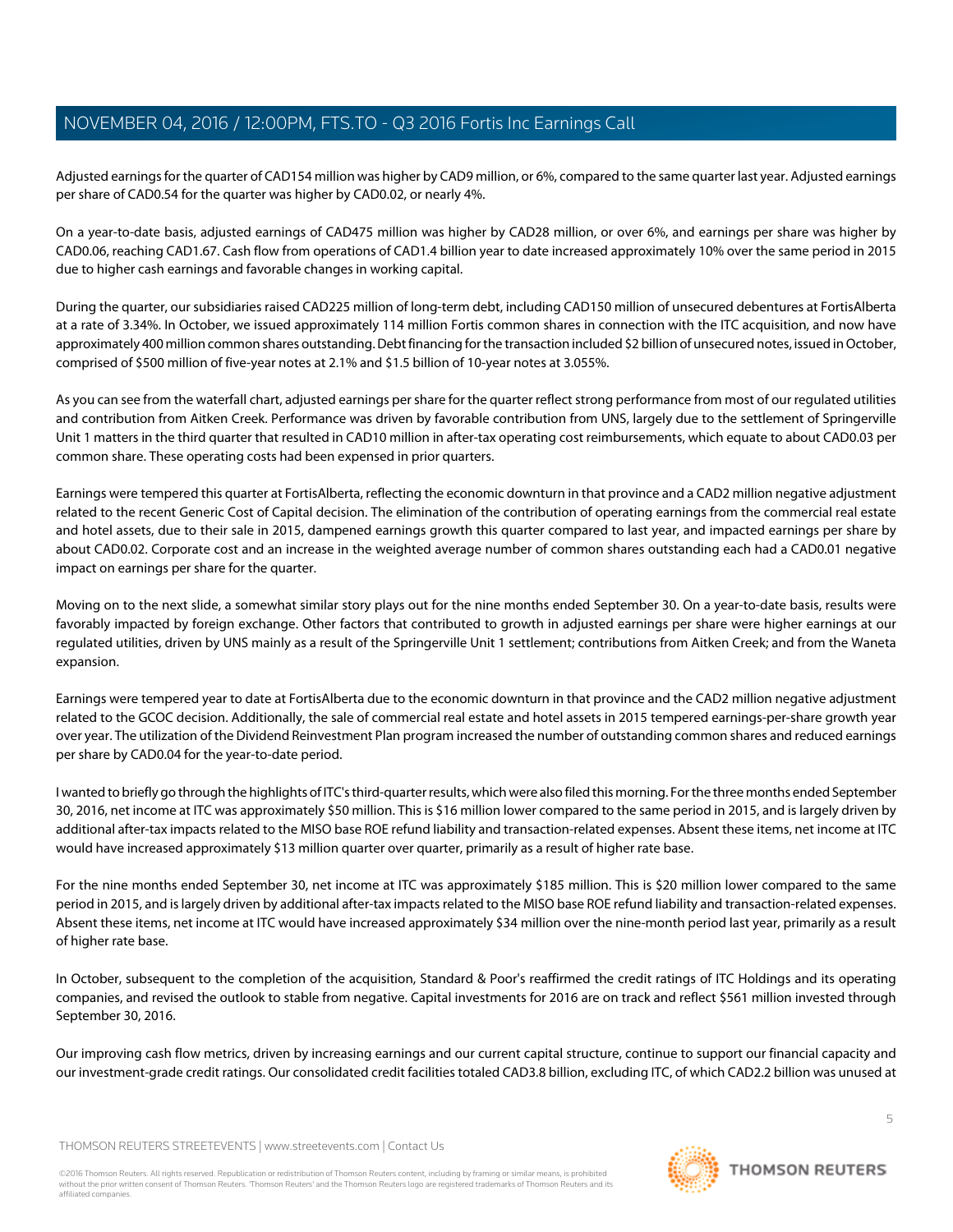the end of the third quarter. On a pro forma basis, our consolidated credit facilities totaled CAD5.1 billion, including ITC, of which CAD3.2 billion was unused at the end of the third quarter. Our financial strength and borrowing capacity positions us well to fund both new investment opportunities and organic growth.

As expected, in October 2016, following the completion of the acquisition of ITC, DBRS revised our unsecured debt credit rating to BBB high, from A low, and revised this outlook to stable from under review with negative implications. In addition, S&P affirmed our long-term corporate rating at A- and unsecured debt credit rating at BBB+, and revised its outlook to stable from negative. In September, Moody's initiated coverage of Fortis and assigned an issuer credit rating of Baa3 and an unsecured debt credit rating of Baa3, both with a stable outlook.

Turning to regulatory matters, in August, Tucson Electric Power reached a settlement agreement regarding the revenue requirement of its general rate application, which included an allowed ROE of 9.75% and common equity thickness of 50%. A final order from the Arizona Corporation Commission is expected in the fourth quarter.

FortisBC Energy received a BCUC decision in August regarding the 2016 generic cost of capital proceeding, which maintain the allowed ROE of 8.75% and common equity thickness of 38.5%. In September, ITC received an order from FERC regarding the initial MISO based ROE complaint, setting the base ROE at 10.32% with a high end of the zone of reasonableness of 11.35%, aligned with the Administrative Law Judge's initial decision.

Lastly, FortisAlberta received an Alberta Utilities Commission decision in October regarding the 2016/2017 generic cost of capital proceeding, which maintained the ROE of 8.3% for 2016 and increased the ROE to 8.5% for 2017, while decreasing the common equity thickness from 40% to 37% for 2016 and 2017. These key regulatory decisions received in 2016 provide regulatory stability in the near term.

As you can see on this chart, we have outlined the five-year forecast highlights. While we have discussed many of the items listed, we'd like to point out that, from a liquidity perspective, we expect consolidated unused credit facilities to be CAD3.4 billion on average over the forecast period, and fixed-term debt maturities and repayments averaging CAD450 million annually.

In terms of capital structure, our forecast supports investment-grade credit ratings, with equity levels averaging 36%. Additionally, in terms of foreign exchange, the forecast assumes a US dollar to Canadian dollar exchange rate of CAD1.30.

Given the size and scale of the Business today, we have segmented CAD13 billion of capital expenditures into the following segments for the period 2017 to 2021: Regulated Independent Transmission, which is ITC; Regulated US Electric and Gas Utilities; Regulated Canadian and Caribbean Utilities; and finally, Other Energy Infrastructure. Over the five-year period, on average, the approximate breakdown of the total capital spending is expected to be 58% in sustaining capital expenditures; 30% to meet customer growth; and 12% for general plant and other assets.

ITC's mid-year rate base is forecasted to increase from CAD6.9 billion in 2016 to CAD8.4 billion in 2019, reflecting a three-year CAGR of 6.8%. For reference, the slide illustrates the impact of bonus depreciation on mid-year rate base at ITC, which reduces mid-year rate base by approximately CAD400 million on average, annually over the five-year forecast period. This concludes my remarks and I will now turn the call back to Barry.

#### **Barry Perry** - Fortis Inc - President & CEO

Thank you, Karl. While we are very pleased with our progress this year, we remain firmly focused on continuing to achieve strong operational and financial performance in 2016, and we will continue to execute on our strategy, integrate ITC, and maintain investment-grade credit ratings.

In closing, Fortis is well positioned to deliver on our commitments to customers and shareholders, given our highly diversified, virtually 100% regulated Business. We will continue to advance our highly executable base capital program, against a backdrop of a period of regulatory stability. This, coupled with our 6% average annual dividend growth guidance through 2021, and strong track record of growth, both organically and by acquisition, will position Fortis to maintain its track record of superior returns to shareholders. Now, I'll turn the call back over to Janet.

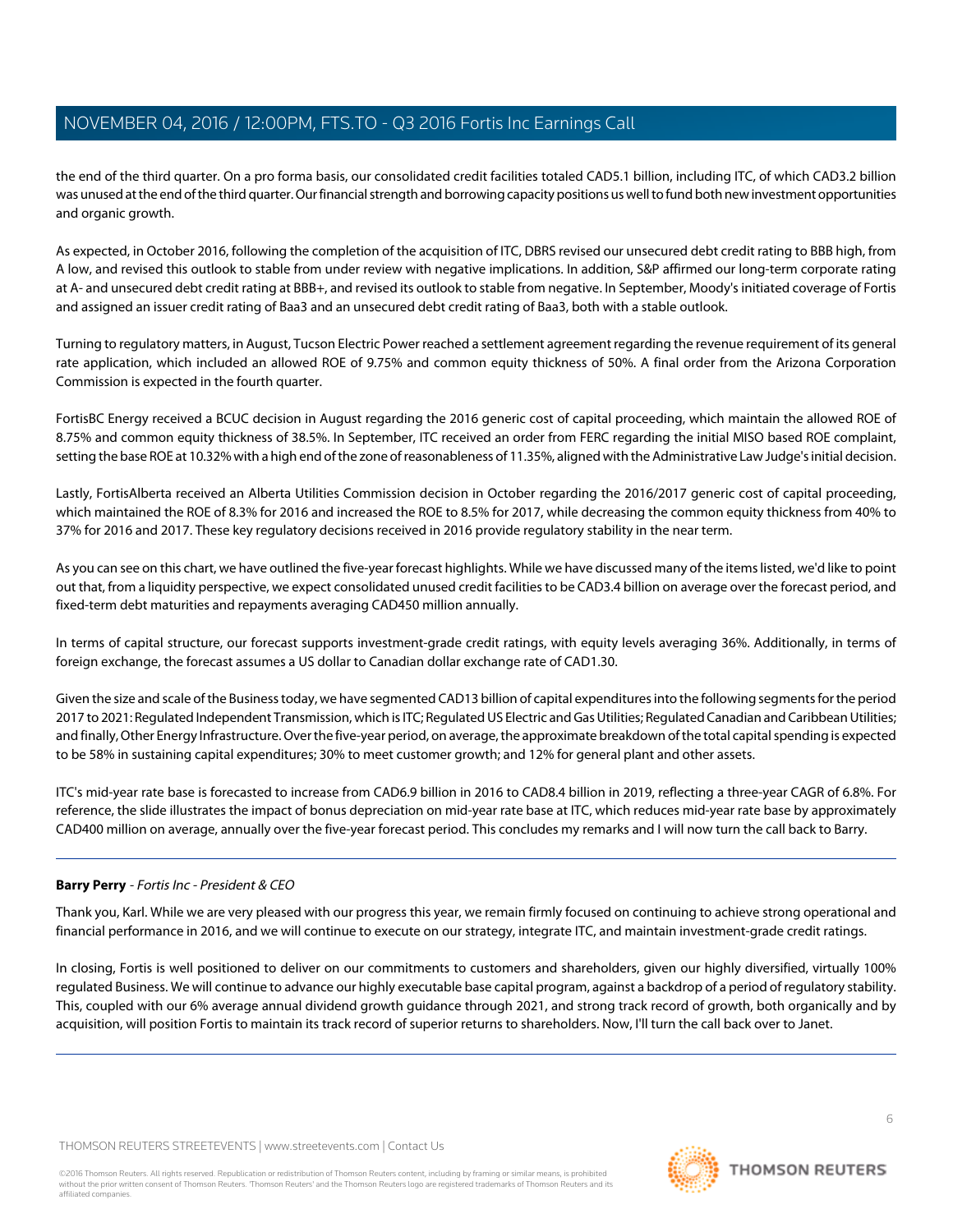#### **Janet Craig** - Fortis Inc - VP of IR

Thanks, Barry. This concludes the presentation. At this time, we'd like to open the call to address questions from the investment community. So, Chris?

#### **QUESTIONS AND ANSWERS**

#### **Operator**

(Operator Instructions)

<span id="page-6-0"></span>Ben Pham of BMO Capital Markets.

#### **Ben Pham** - BMO Capital Markets - Analyst

I wanted to ask about your commentary on acquisitions and your focus on ITC integration. It seems like, unless something really compelling comes up, we won't be seeing anything for at least a year. I'm just wondering, in terms of potential acquisitions, other than EPS accretion, are you thinking about something maybe more strategic that could benefit you? Or do you think, when you look at your footprint today, from a strategic perspective, you're well-positioned going forward?

#### **Barry Perry** - Fortis Inc - President & CEO

I think we are well-positioned, Ben. We've created a very diversified Company, with primarily a wired business plus a big gas LDC business; that's what we have done here. But there's obviously in the future, once we're comfortable with the ITC transaction opportunities, to continue to grow the Company. Our model is pretty scalable model, where we have this very small head office, and substantial autonomous subsidiaries. So I would think that we would start to look at the regions that we already have businesses. In an ideal world, that's where you would focus your attention. It's not necessary, but just from a simplicity perspective, that's where we would look initially.

But there are very few opportunities remaining. I continue to stress that. There's less than 40 investor-owned utilities remaining in the United States. Some of them are very large; some are very small; so there's only a handful that make some sense for Fortis. We're not going to be spending a whole lot of time on that in the next little while, but people have to keep that in context, that there are not a lot of opportunities remaining in North America.

#### **Ben Pham** - BMO Capital Markets - Analyst

Okay. You mentioned [T&D], the focus and really limited commentary on generation, other than maybe some rate based opportunities. Is that more the returns aren't as attractive or different risk profiles? Or is it maybe perhaps more of a competitive issue that could come up later on, when you're looking at additional acquisitions in the future?

#### **Karl Smith** - Fortis Inc - EVP and CFO

I just think we -- Fortis has started with a distribution business and Newfoundland Power Electricity Business; clearly, our Canadian utilities are mostly wired businesses, and we have our large gas LDC in British Columbia, obviously. So a lot of it's the history of the Company and our expertise in that area. We like being close to the customer, frankly, and the wired business gets you a little closer to the customer.

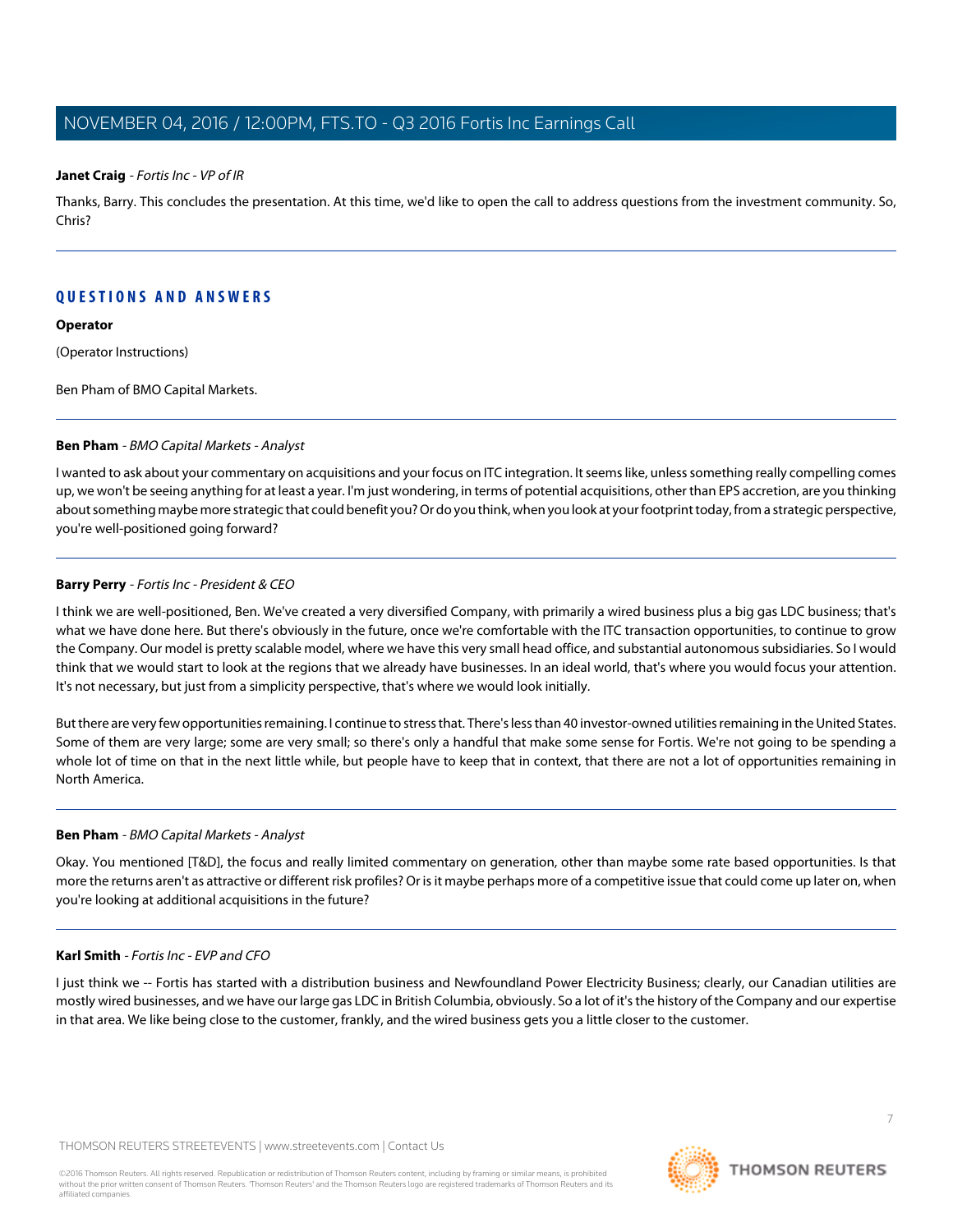That doesn't mean that we won't look at a vertically integrated utility in the future that has generation and better than rate base. But if we had a choice, I think we would be buying a wired business or a gas LDC. Those are the businesses that attract the highest valuation in our sector, so they're the most expensive to buy; that's the downside of that. But it also shows the value of what we already own at Fortis as well.

#### **Ben Pham** - BMO Capital Markets - Analyst

Okay, thanks. Thank you. That is helpful.

#### **Operator**

<span id="page-7-0"></span>Robert Kwan of RBC Capital Markets.

#### **Robert Kwan** - RBC Capital Markets - Analyst

Just with respect to this future growth and citing things like the various infrastructure opportunities across North America, outside of some of the things that you have listed, can you just talk about maybe the top three most likely things, taking into account also your ability to compete and execute?

#### **Barry Perry** - Fortis Inc - President & CEO

Well, Rob, I really just want to focus on the things that we are focused on. I'm not out running after every opportunity in North America. We've got lots going in our service territory: work at ITC is doing around Erie Connector; some other work in the Midwest; a lot of new wind generation is being installed. I would expect we will have incremental growth that will come from transmission perspective on that.

We are very excited about our BC business, both the Woodfibre opportunity as well as our Tilbury site there. We were unsuccessful with Hawaii, obviously, because of the NextEra deal falling apart there and the governor not wanting LNG in Hawaii. But we are having conversation with a number of parties to look at expansion of our Tilbury site in BC. And over the next number of years, I could see us putting some significant capital to work there. And finally, the other project I would highlight is the Wataynikaneyap project in Ontario. This is a CAD1.2 billion, approximately, project. It's a partnership between the First Nations, ourselves, and another party and we are very optimistic about that project proceeding to go through with various steps. So we've got lots of our plate. We're running a good base business, good capital project, but also pursuing these other opportunities that could add to our overall growth rate.

So I really say that's where our focus is. Clearly, pushing our Arizona team. We continue to look at solar, utility-scale solar, and hopefully, we'll get some positive progress there in the future as well. But other than that, we are just hunkered down.

#### **Robert Kwan** - RBC Capital Markets - Analyst

So it's fair to say, Barry, outside of things that you've identified on the map, obviously, the world can change as we go forward here, but it's unlikely that there is something that is going to be particularly material that would come up outside of --?

#### **Barry Perry** - Fortis Inc - President & CEO

Unless there's something that happens, Robert, in one of our service territories that is exciting to us, that maybe governments privatize assets and we compete for those within the service territories that we operate in: maybe regulated pipelines become available in BC, for example, that would be interesting to us on the gas side, these are things that we will pursue that within our footprint of the utilities that we already own. So it's very unlikely that we go to another jurisdiction to buy a pipeline that we don't have already an existing franchise in, for example, right?

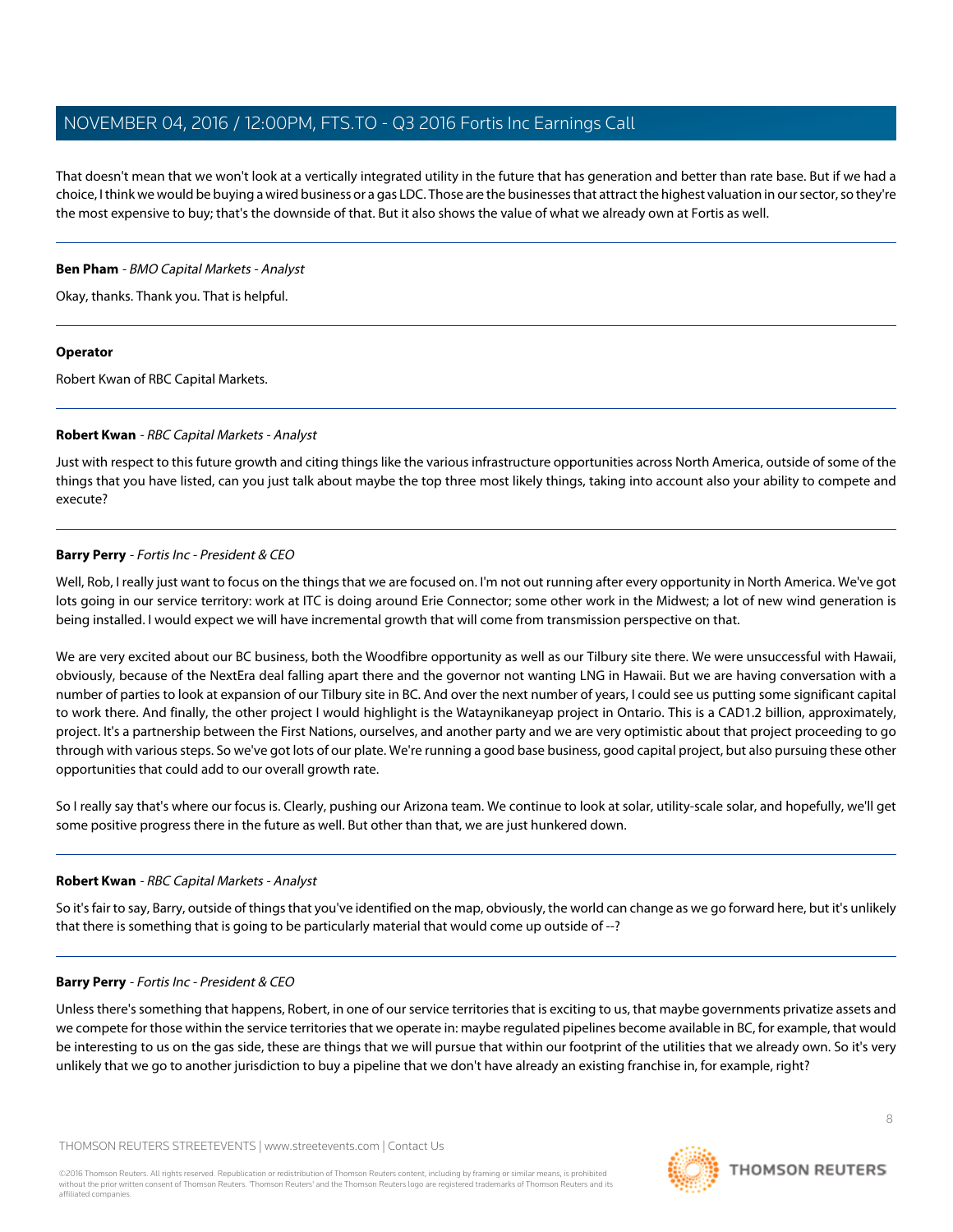#### **Robert Kwan** - RBC Capital Markets - Analyst

For sure, okay. And if I can finish on acquisitions broadly, whether it's of utility assets or contracted-type assets. Just as you get larger, though, it becomes harder to grow; and with ITC, especially with the strong ROE, even with some of the MISO changes and the equity thickness, with all of that being so high, it's also tough to improve the return on invested capital. So I'm just wondering, is there any thought of recycling capital, i.e., monetizing, say, slower-growing assets in your total portfolio?

#### **Barry Perry** - Fortis Inc - President & CEO

No, no, we like the utilities that we own. Clearly, if anyone were now to make an offer for any part of our business, we're a big public company; we've got to consider these things. But we won't be listing for sale any of our utility businesses. It's hard enough to buy utility these days; I can't imagine selling one. But again, there are acquirers out there. We're out looking for businesses and I'm sure there are other utilities that are looking for businesses as well. So I wouldn't be surprised if someone makes us an offer at some point in time and we will have to consider, but it won't be initiated by Fortis.

#### **Robert Kwan** - RBC Capital Markets - Analyst

Maybe a minority interest selldown? Would that be of interest? (multiple speakers) Would it help create some capital?

#### **Barry Perry** - Fortis Inc - President & CEO

I don't think so. It would have to be part of some larger transaction that we would like to do in the future, beyond the integration of ITC. If a transaction was of a size that we needed to bring in a minority partner to make it work, we would consider that. Again, our experience with GIC so far has been fabulous, so I will tell you we're very impressed by those folks. So, that model could be employed again in the future if the transaction required it.

#### **Robert Kwan** - RBC Capital Markets - Analyst

That's great. Thank you very much.

#### <span id="page-8-0"></span>**Operator**

Linda Ezergailis of TD Securities.

#### **Linda Ezergailis** - TD Securities - Analyst

I have a bit of a more specific question this morning, with respect to one of your existing jurisdictions: Alberta. As you are probably aware, the first renewable procurement details have now been released. And instead of including some merchant component, it is a contract for differences. So effectively, there would be contracted power. Is that something that, at first blush, Fortis might be interested in? And can you just comment on your appetite for participating in that in Alberta?

#### **Barry Perry** - Fortis Inc - President & CEO

Well, I will say that, Linda, renewable generation, for example, is something that we'd like to do a little more of. It's not going to be a large part of our portfolio because of the focus on wires and gas LDC, but it would be an area that we would like to go. So, for example, with contracted gas

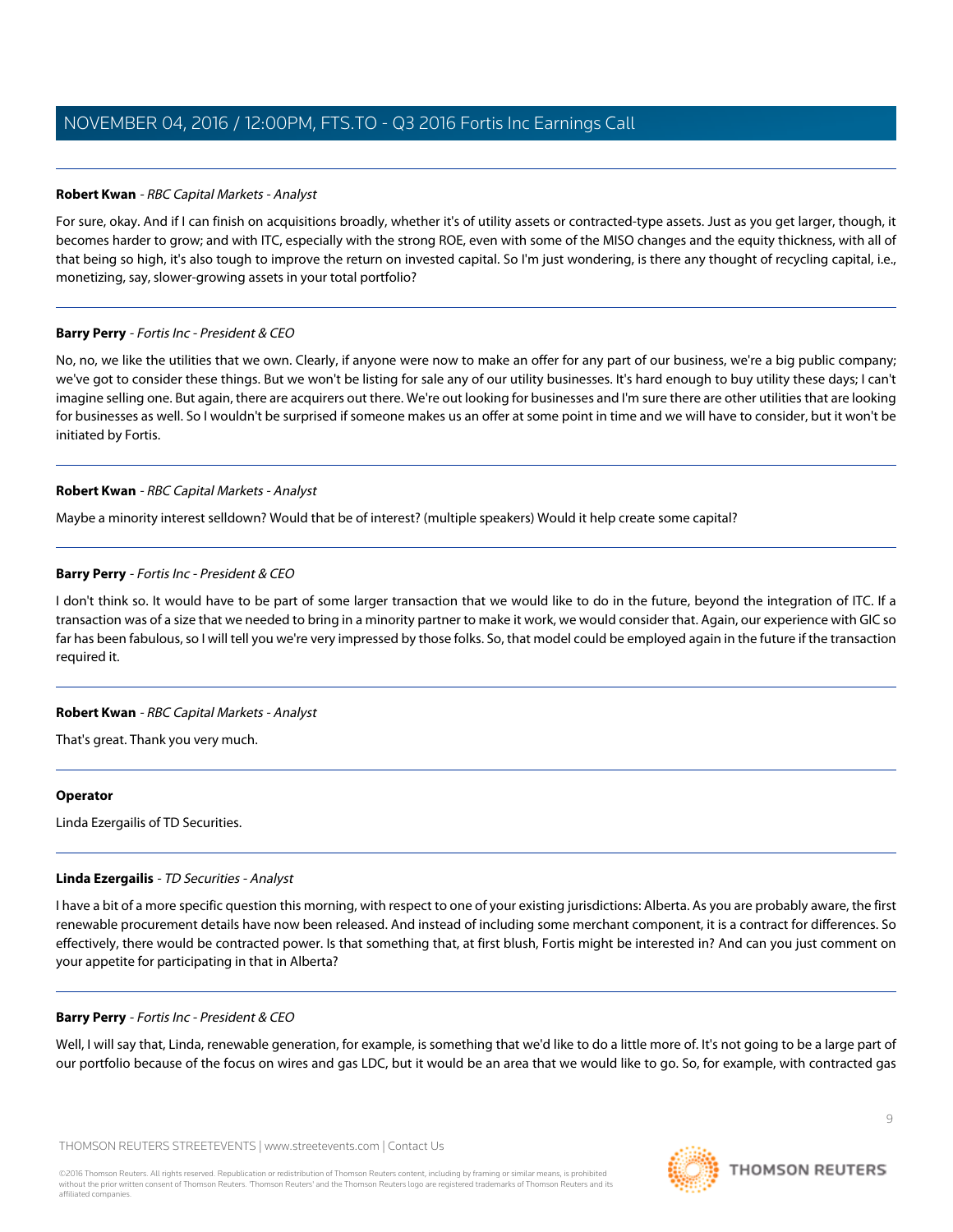generation in Alberta, it's not something we would likely would do. But if we could find a way to do contracted wind, for example, we would have a look at it, although, I would say it's very competitive. And getting into that business initially, given how mature it's become, it's going to be tough for a company like ourselves to be competitive in that area.

#### **Linda Ezergailis** - TD Securities - Analyst

So would you consider then buying or partnering? Or I'm assuming you don't have a --

#### **Barry Perry** - Fortis Inc - President & CEO

I would say it's not a big part of our strategy, Linda. We will look at things, but our primary strategy, really, is around the regulated utility business; and yes, we like to see some progress on our renewable portfolio, things like the Waneta hydroelectric plant. Those kind of things, we'll run at pretty hard, if they could come up in our service territory. But we are spending a little time exploring the possibilities in Alberta, I will say that, so --.

#### **Linda Ezergailis** - TD Securities - Analyst

Okay, great. Thank you.

#### **Operator**

<span id="page-9-0"></span>Robert Catellier of CIBC World Markets.

#### **Robert Catellier** - CIBC World Markets - Analyst

I'd just like a little bit more clarity on the messaging surrounding your rate based growth rates. On Page 20, you've illustrated that your three- and five-year CAGRs, but you also have comments that are about holding base capital steady and what impact that has on listing your CAGR. So my question really is, if you can help quantify how much of the projects that aren't included already in your rate base you'd have to secure to achieve those higher numbers, and some of the key sensitivities in actually getting there? I know larger projects are lumpy and maybe have a little more subjectivity to them. But can you just help us to get from the existing CAGRs to maybe the upper end?

#### **Barry Perry** - Fortis Inc - President & CEO

Yes, I will take a stab initially and Karl can jump in behind me.

If you look at our capital chart on slide 9, it shows a five-year bar chart on CapEx and the first two years are at CAD2.9 billion and then we drop off to CAD2.4 million in year three; so that 5.3% CAGR is reflective of what the impact of that CapEx is on our rate base, okay?

All we are saying is, if that curve was held for the three years, if the bars were all showing CAD2.9 million, so an additional CAD500 million of CapEx essentially in year three, then that 5.3% would be 5.7%. And I pointed out in my notes that, for example, if we secure the Woodfibre opportunity, the pipeline expansion, that's a CAD600 million project. So if that was completed, for example, or mostly completed by the end of 2019, that would mean that our rate base growth for the three years would be 5.7% approximately, close to 6%.

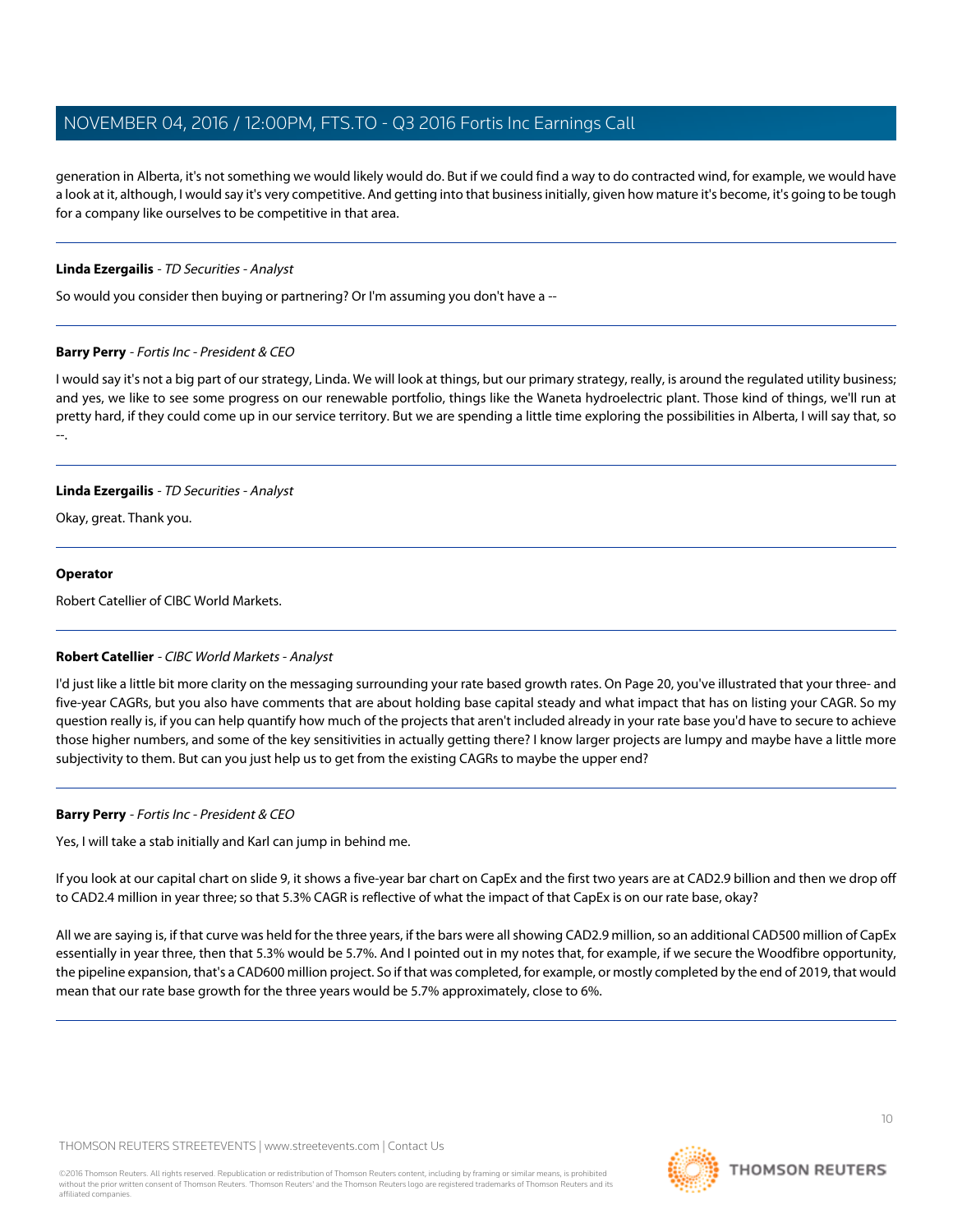#### **Robert Catellier** - CIBC World Markets - Analyst

I think we're talking the same language here, but that's actually what I'm getting at. You identify the capital associated with one project, but I wondered if there was an aggregate on risk bucket, or bucket of capital (multiple speakers) --

#### **Barry Perry** - Fortis Inc - President & CEO

Well, we're not there; we're like some other companies put all the list of CapEx down of all the potential projects we're pursuing and then do a probability-weighted outcome. We tend to just say, this is our CapEx that our utilities are telling us; that's the base program that shows 5.3% growth in the next three years, and then we work hard on other projects and that would add to that.

So this base program is highly executable. It's very unlikely that it comes in any less than that; and then, hopefully, we can secure some of these other projects, and as we get out to the other years, our utilities will also be re-forecasting and likely there's going to be an increase in their CapEx because if you look historically, we've always underestimated our capital forecast in both outer years, because of the nature of planning and how the budgets all come together. So base plan: it's low risk. So almost count-on-able numbers; then you add to it the re-forecasting plus the new projects that we secure.

#### **Karl Smith** - Fortis Inc - EVP and CFO

So Robert, once you get a chance to sit down and do the math, you will find it's relatively straightforward; and this is our attempt to assist you with some sensitivities around our rate based growth. That's why we're giving you some impression of the size of these other potential projects: the Woodfibre; we've got the CAD600 million number. Barry mentioned Wataynikaneyap at CAD1.2 billion; Lake Erie ITC approximately something in the area of CAD1 billion. So rather than get into the probabilistic approach that some others use, we are just attempting to help you with the math a little bit.

#### **Robert Catellier** - CIBC World Markets - Analyst

Fair enough. It does seem, though, like, clearly, the base plan is highly executable but it also doesn't seem like much of a stretch to get to that CAD2.9 billion further out in the planning horizon.

#### **Barry Perry** - Fortis Inc - President & CEO

Well, you said it.

#### **Karl Smith** - Fortis Inc - EVP and CFO

We will let you draw your own conclusions there.

#### **Robert Catellier** - CIBC World Markets - Analyst

And then just a housekeeping thing here: I didn't quite catch the sustaining capital percentage of your capital plan. Was it 58%?

#### **Karl Smith** - Fortis Inc - EVP and CFO

58%; it was, yes.

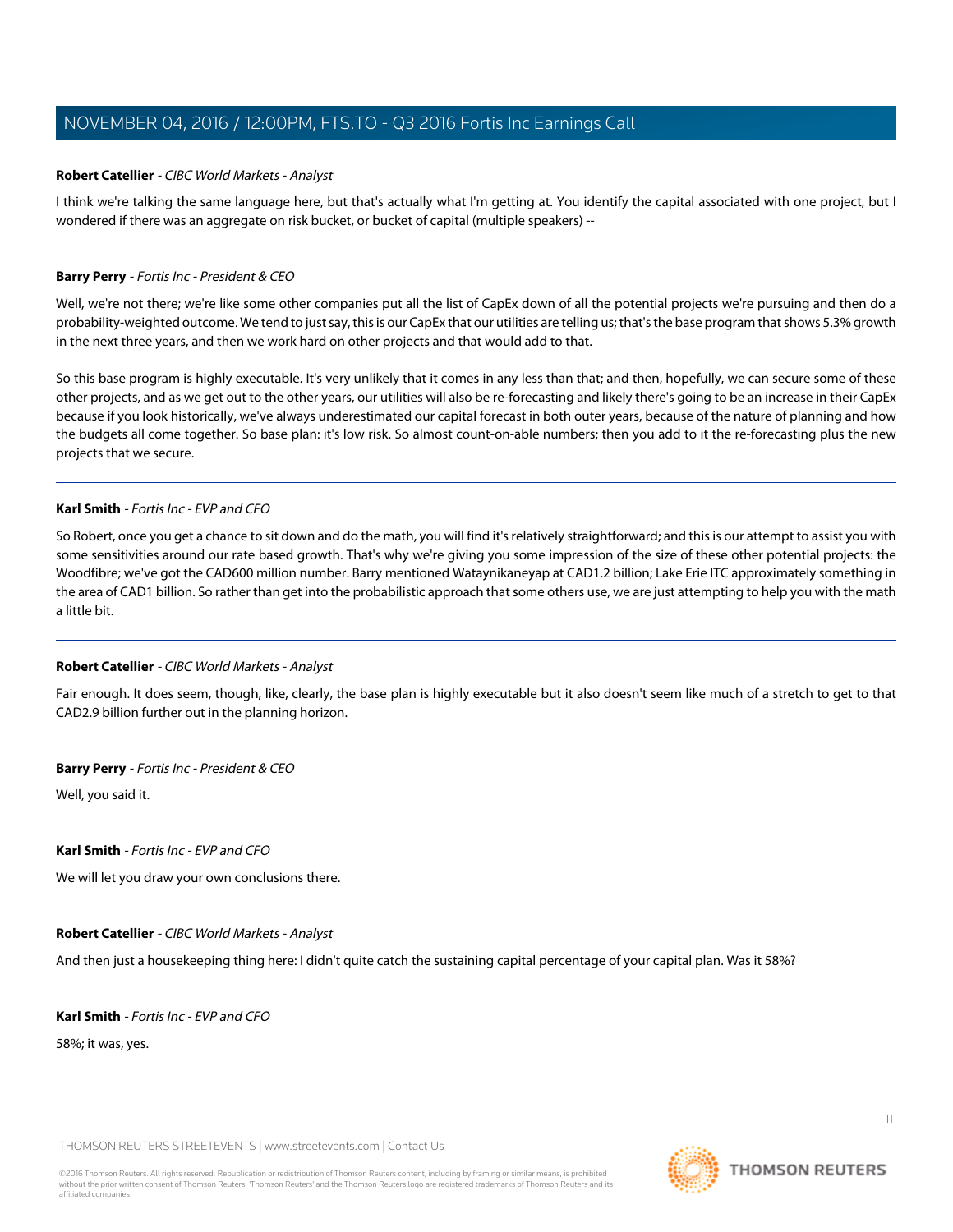#### **Robert Catellier** - CIBC World Markets - Analyst

Okay, thank you.

#### **Operator**

<span id="page-11-0"></span>Rob Hope of Scotiabank.

#### **Rob Hope** - Scotiabank - Analyst

Just two questions. First, a little housekeeping.

Your rate base forecast showed the election of bonus depreciation. Is this something that you would look to potentially challenge? And if so, what are the steps there?

#### **Barry Perry** - Fortis Inc - President & CEO

We are looking at it. Yes, most of the utilities in the US have elected to do it. Some have not, but we wanted to show you the conservative position clearly, and that's what we've shown there.

#### **Rob Hope** - Scotiabank - Analyst

All right. Thank you; and as a follow-up, just back on the M&A theme. If there was a municipally-owned utility that could sell potentially a minority stake, would you look to, potentially look, at that rather than a whole stake? Toronto Hydro, if you will?

#### **Barry Perry** - Fortis Inc - President & CEO

Highly unlikely. I think the bigger they are, it would be very unlikely that we would look at a minority position. Smaller utilities in our footprint that we already have in Ontario, I think we would be open to it; but if you're looking at something like a large city-owned utility, you would like to have control to move forward with that.

#### **Rob Hope** - Scotiabank - Analyst

And then if you were able to have control, would that be something you would be interested in?

#### **Barry Perry** - Fortis Inc - President & CEO

I wouldn't want to say at this point.

#### **Rob Hope** - Scotiabank - Analyst

All right. That's it for me. Thank you.

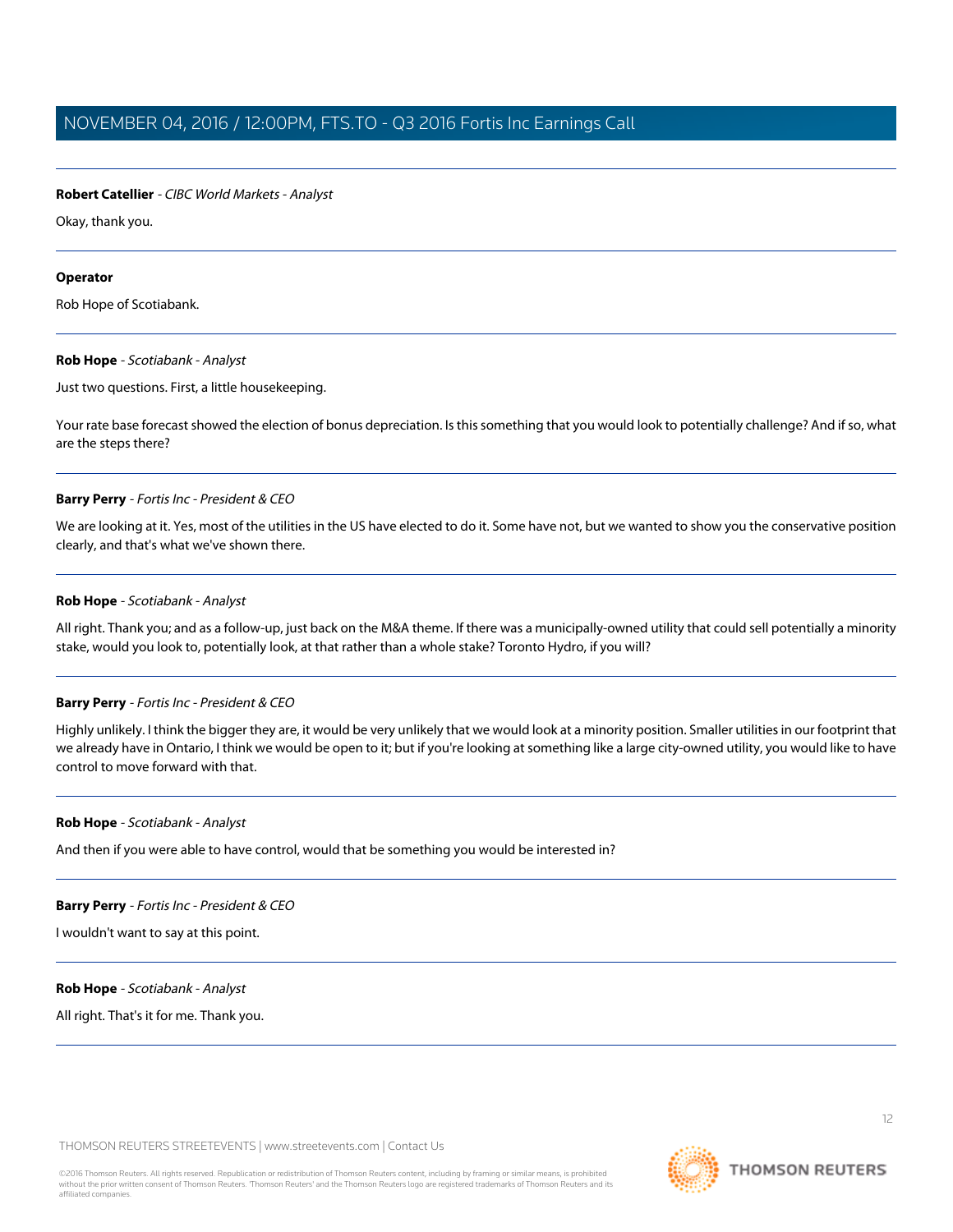#### **Operator**

David Quezada of Raymond James.

#### <span id="page-12-1"></span>**David Quezada** - Raymond James - Analyst

Just at FortisAlberta, I think there is mention of higher operating expenses in the quarter. Just wondering if you could provide any color on what drove that? And if that's something we should expect going forward?

#### **Karl Smith** - Fortis Inc - EVP and CFO

There is no one item that stands out, David, to be honest with you. It's in context, because the revenue was flatlining. Generally speaking, in the last several years, the increases in revenue and operating costs would have been in tandem, but it's not significant. They continue to focus on -because they are in the PBR regime, they keep their costs well-managed and they are doing that. And the amount in the quarter is not that significant year over year in terms of decline, anyway.

#### **David Quezada** - Raymond James - Analyst

Okay, great. That's helpful. Thank you.

And then I guess maybe a follow-up to the renewable procurement going on in Alberta right now. Appreciate that you're largely a distribution in Alberta right now, I think, entirely. Do you see any opportunities there outside of the generation aspect of it, connecting those renewable sources into the grid? And how do you envision the increased variability from those renewable sources impacting your business there?

#### <span id="page-12-0"></span>**Barry Perry** - Fortis Inc - President & CEO

I think there's a little bit. Maybe Phonse -- are you on the line, Phonse, so you just can comment on that?

## **Phonse Delaney** - Fortis Inc - President & CEO, FortisAlberta

Yes, hi. I can give two comments on that.

Just a little bit of color to the first question, with respect to operating costs: a good portion of the third quarter operating cost being over last year was driven by -- and we had a pretty bad lightning season out here through the summer, so it drove up some of our overtime cost. As well, the timing in our vegetation management program this year lumped a fair amount of our vegetation management expense into the third quarter. So these things will even out over the course of the year.

With respect to the renewables in Alberta, we are pursuing a few opportunities, mostly on the distribution end. Principally, we are working with the government to the micro-gen regulation ends this year. And under that regulation, distribution companies are to invest in new renewable generating sources that are less than 1 megawatt. We do full investment, so we are working with the government to look at that micro-gen regulation for renewables and see whether it can be extended to a larger renewable sources, something up to, say, around 5 megawatts. As well, we're working with some of the wind turbine companies and looking at the distribution systems that they have on their sites and whether we can partner with them to operate those systems or perhaps, even, eventually, own those systems.

As well on the energy efficiency side of the government's initiatives here in Alberta, we have a fairly extensive LED street lighting program happening right now. We see it extending into the future. So those are the angles we're coming at.

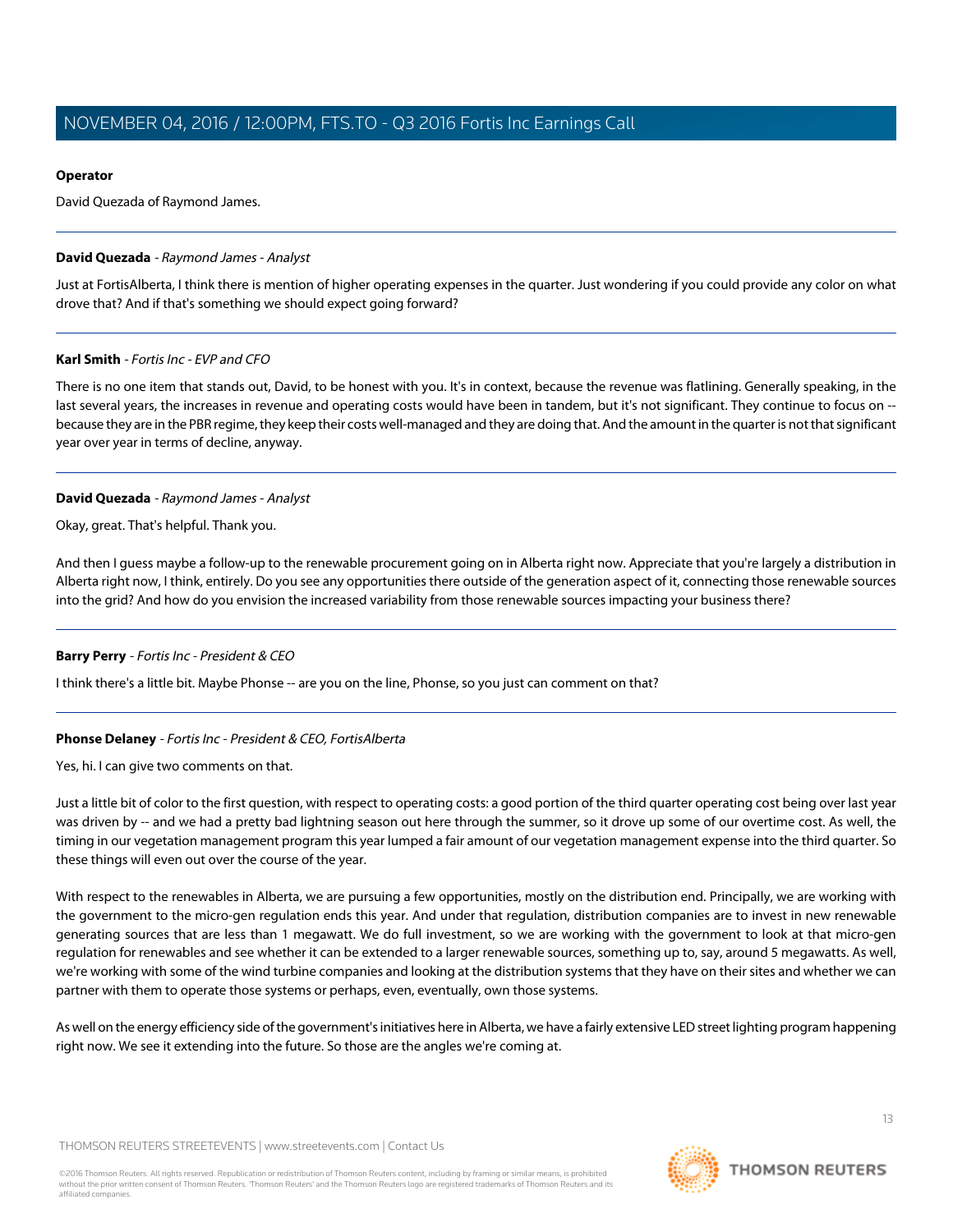#### **David Quezada** - Raymond James - Analyst

Okay, great. That's very helpful. Thank you. That's all I had.

#### **Operator**

<span id="page-13-0"></span>Jeremy Rosenfield of Industrial Alliance.

#### **Jeremy Rosenfield** - Industrial Alliance Securities - Analyst

I think the question that, Barry, you've addressed previously, just off the top though, you mentioned about the limited number of future M&A opportunities in North America. And so I'm thinking you now have a very big financial partner with GIC has interests globally. Do you think that there is an opportunity or a play for Fortis to become more of a global utility holding company and looking for opportunities outside of North America and any other jurisdictions?

#### **Barry Perry** - Fortis Inc - President & CEO

Yes, there probably is, but it's not one that I'm taking, frankly. We believe over the near/medium-term, we are going to continue to be able to execute our model in North America, despite the fact that there is only a handful of opportunities. But, frankly, I think we believe our model will be able to track a couple more of those opportunities going forward. So I'm not averse to doing more business with a GIC or other firms like that. Some of the large Canadian pension funds are also good partners to have, and that's a possibility. But I don't think at this point we need to extend our reach beyond North America.

#### **Jeremy Rosenfield** - Industrial Alliance Securities - Analyst

Okay, great. Thanks.

#### **Operator**

<span id="page-13-1"></span>(Operator Instructions)

Andrew Kuske of Credit Suisse.

#### **Andrew Kuske** - Credit Suisse - Analyst

I guess the question is to Barry, and just ahead of Edison next week, how do you think about your profile, given the magnitude of the ITC deal, when you look year over year, the level of interest you anticipate next week versus, say, what you've seen in past years?

#### **Barry Perry** - Fortis Inc - President & CEO

Yes, I think we have dramatically increased our profile. Having CAD5 billion of common equity put into the market related to the share exchange with ITC has been significant. We are having a lot of good discussions with ITC shareholders. We are all anxious, obviously, to see the shareholders come out, post the transaction; and one thing is in the US, it's a much more visible approach than we have in Canada. It's hard to know who owns your stock in Canada but the US model is much more transparent and we're looking forward to seeing that data. But we have a good slate of

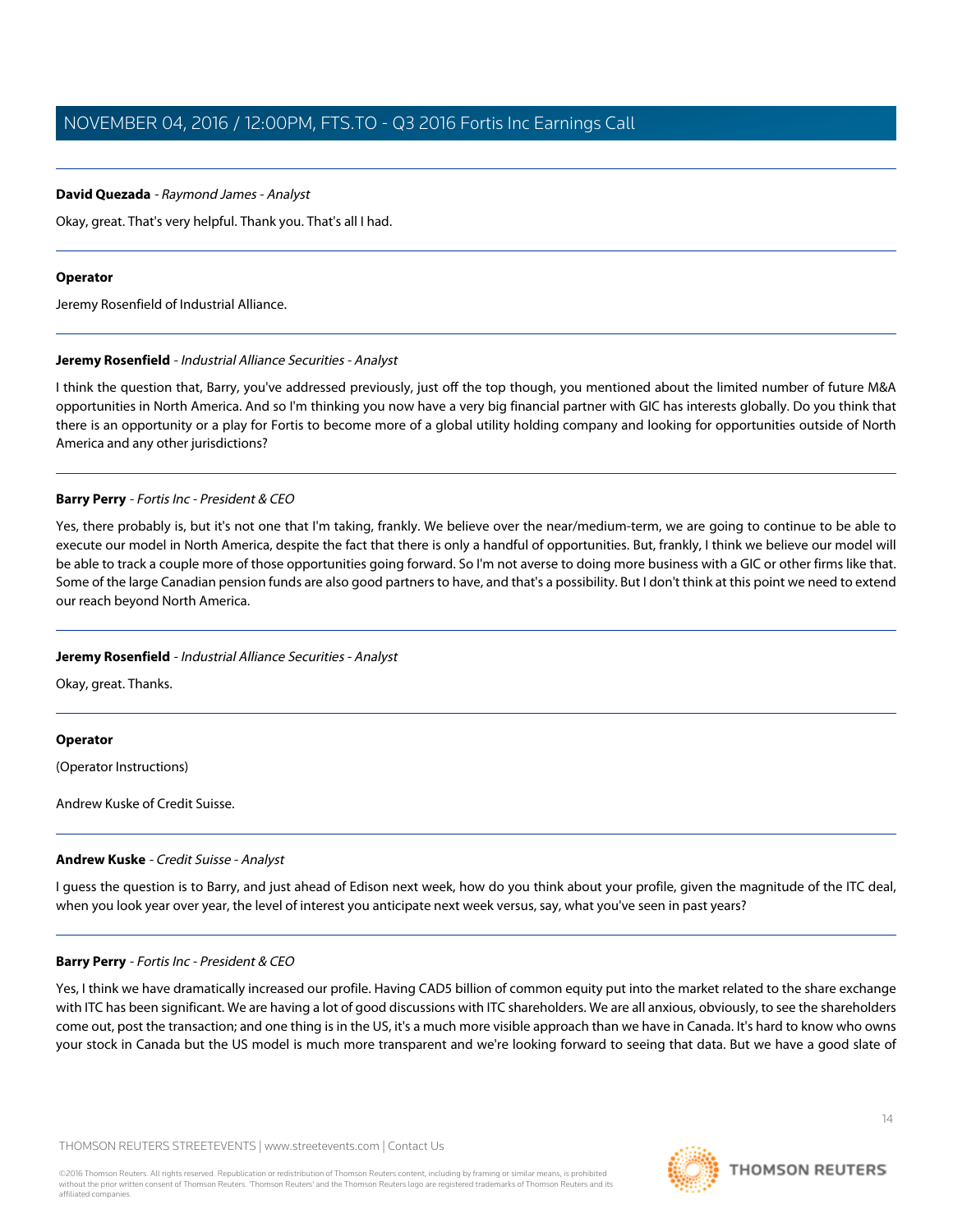meetings set up and, really, kudos to Janet and her team, frankly, for increasing our exposure on the IR side in North America. And we're going to continue doing that going forward and I think ITC helps that tremendously, frankly.

#### **Andrew Kuske** - Credit Suisse - Analyst

Okay. That's helpful.

And then maybe a question for Karl. Could you maybe give us a bit of a breakdown on your debt, on the fixed versus floating? And then, the amount of the debt that's just passed through, by way of your regulated asset basis and return on --.

#### **Karl Smith** - Fortis Inc - EVP and CFO

Yes, the vast majority of our debt is fixed term and that has always been our approach. Obviously, scale matters when it comes to when you translate your variable debt into your fixed debt. And again, with respect to the regulated nature of that, other than the holding company level, practically all of our debt is a flow-through for regulator rate purposes. And the timing in terms of the true-up and the catch-up maybe take a year or that much longer to actually get trued-up by the regulators. And we will continue down that path. We have to do a little bit of financing over the next year, I suspect, cleaning a few things up, but it won't be material and our approach will always be to have the fixed as much as we possibly can.

#### **Barry Perry** - Fortis Inc - President & CEO

I would say, Andrew, just our maturity schedule should give you a sense that we're in really good shape, because on average, and this is consolidated, entire Company regulated and non-regulated debt, I will call it at \$450 million a year for the next five years. So we're in a really good place in terms of our maturity schedule on our long-term debt. And we tend to not wait with our short-term debt; we push it out the doors certainly quickly once we get it up to a certain level that we can get a sizable economic transaction out there.

#### **Andrew Kuske** - Credit Suisse - Analyst

Okay, that's great. Thank you.

#### **Operator**

Thank you. As there are no further questions, I would like to turn the call back to Mr. Perry for any closing remarks.

#### **Barry Perry** - Fortis Inc - President & CEO

I just want to say thank you for everyone for participating today and we will talk to you on the next call. Thank you.

#### **Operator**

Thank you for participating, ladies and gentlemen. This concludes today's conference. You may now disconnect.